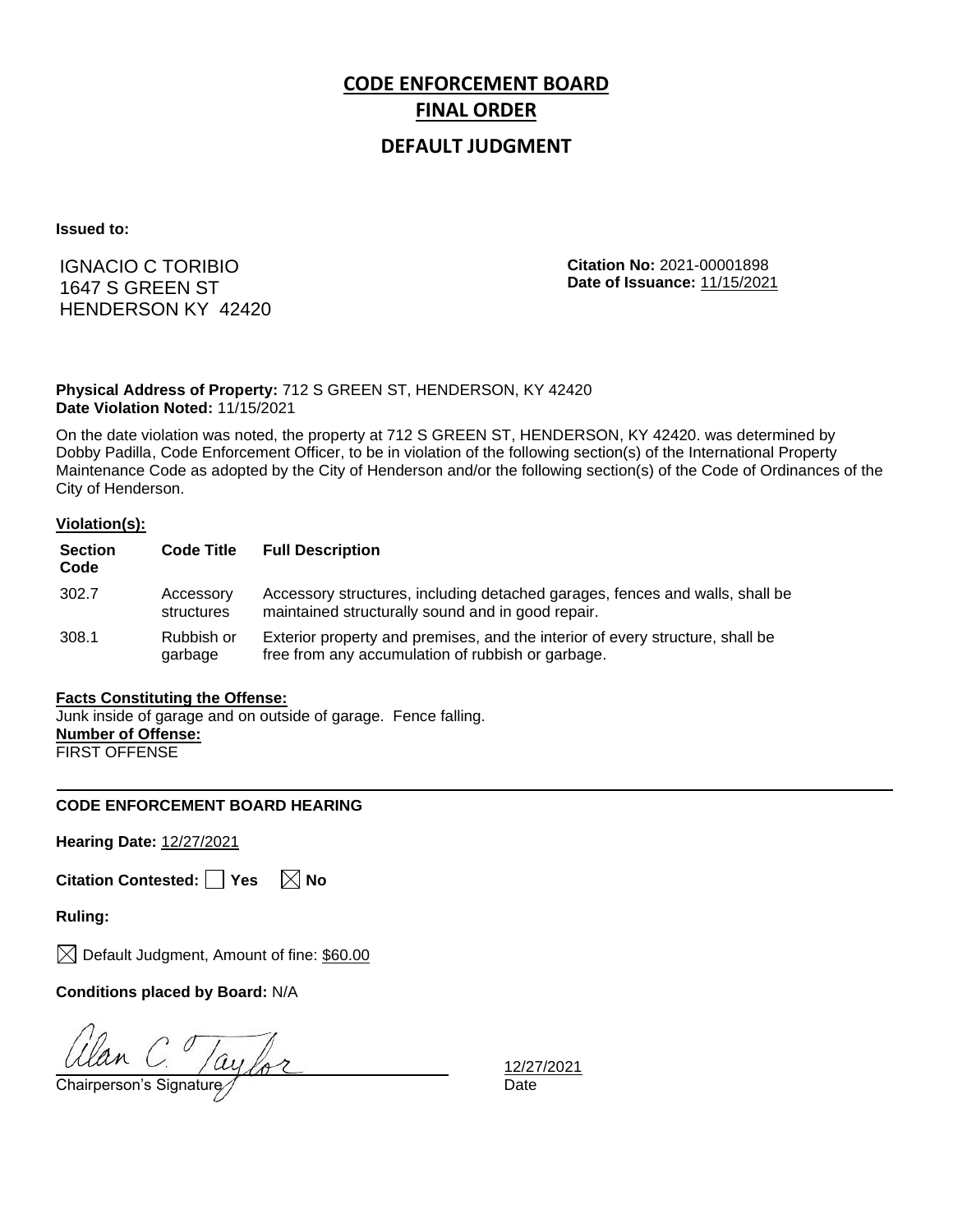## **DEFAULT JUDGMENT**

**Issued to:**

TIMOTHY L VOSS 13 POPE ST HENDERSON KY 42420 **Citation No:** 2021-00002036 **Date of Issuance:** 12/1/2021

**Physical Address of Property:** 13 POPE ST, HENDERSON, KY 42420 **Date Violation Noted:** 12/1/2021

On the date violation was noted, the property at 13 POPE ST, HENDERSON, KY 42420. was determined by Dobby Padilla, Code Enforcement Officer, to be in violation of the following section(s) of the International Property Maintenance Code as adopted by the City of Henderson and/or the following section(s) of the Code of Ordinances of the City of Henderson.

### **Violation(s):**

| <b>Section</b><br>Code | <b>Code Title</b>    | <b>Full Description</b>                                                                                                                                                                                                                                                                                                                                                                   |
|------------------------|----------------------|-------------------------------------------------------------------------------------------------------------------------------------------------------------------------------------------------------------------------------------------------------------------------------------------------------------------------------------------------------------------------------------------|
| $15 - 23$              | Nuisance<br>vehicles | No person shall keep, store, place or allow to remain in open view, motor<br>vehicles in inoperative condition, unlicensed motor vehicles, motor vehicles<br>unfit for further use, unsightly automobile or motor vehicle parts, abandoned<br>motor vehicles, and related refuse or rubbish from such vehicles on any lot or<br>parcel of ground within the corporate limits of the city. |

### **Facts Constituting the Offense:**

Vehicle parked by alley and one close to the house on ramps. **Number of Offense:** FIRST OFFENSE

### **CODE ENFORCEMENT BOARD HEARING**

**Hearing Date:** 12/27/2021

|  | Citation Contested: □ Yes |  | $\boxtimes$ No |
|--|---------------------------|--|----------------|
|--|---------------------------|--|----------------|

**Ruling:**

 $\boxtimes$  Default Judgment, Amount of fine: \$30.00

**Conditions placed by Board:** N/A

 $\frac{U$ lan C.  $/ay$  for  $\frac{12/27}{\text{Chairperson's Signature}}$  and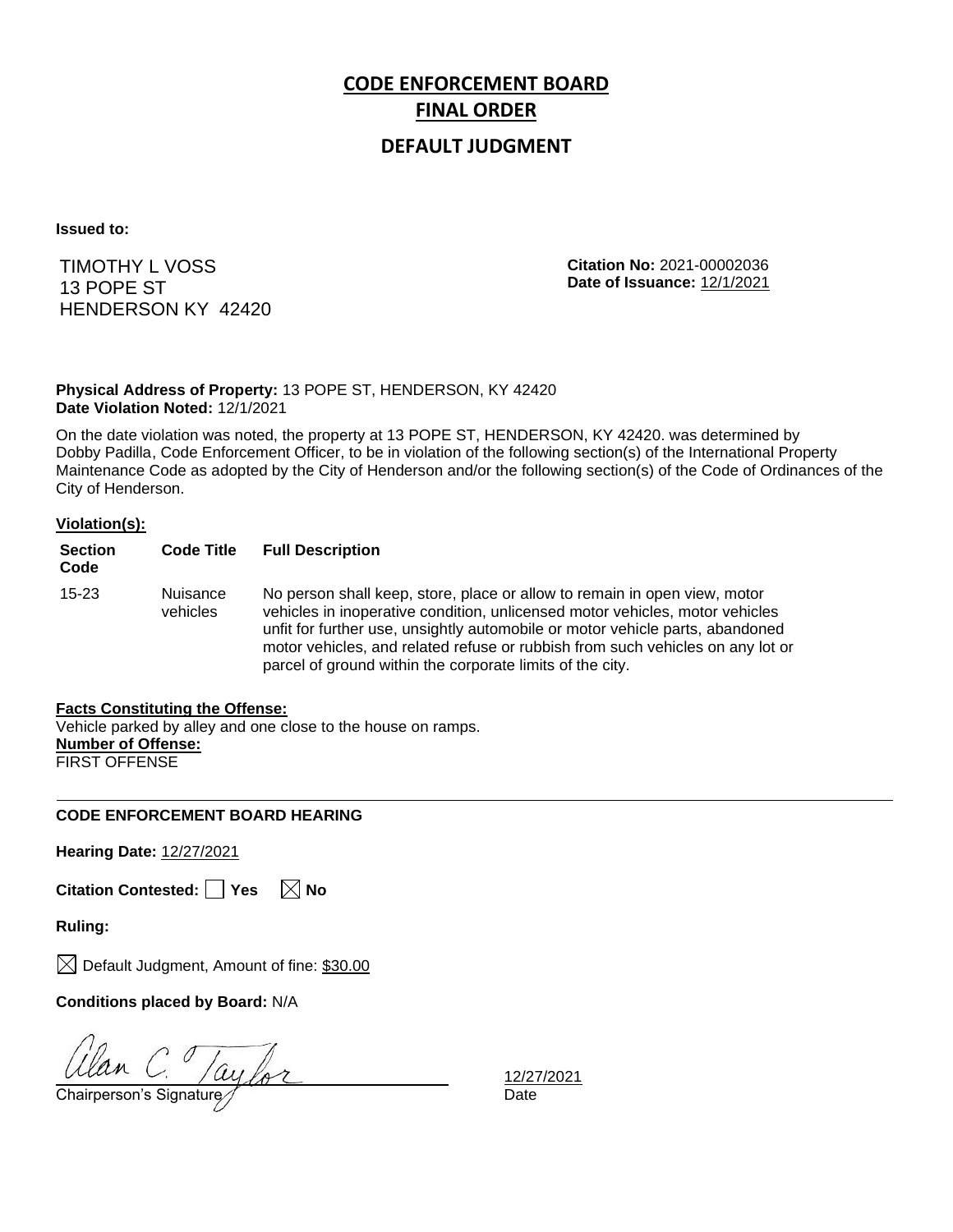## **DEFAULT JUDGMENT**

**Issued to:**

CORNWELL MARGIE 826 KLEYMEYER ST HENDERSON KY 42420 **Citation No:** 2021-00002043 **Date of Issuance:** 11/18/2021

**Physical Address of Property:** 826 KLEYMEYER ST, HENDERSON, KY 42420 **Date Violation Noted:** 11/18/2021

On the date violation was noted, the property at 826 KLEYMEYER ST, HENDERSON, KY 42420. was determined by Dobby Padilla, Code Enforcement Officer, to be in violation of the following section(s) of the International Property Maintenance Code as adopted by the City of Henderson and/or the following section(s) of the Code of Ordinances of the City of Henderson.

#### **Violation(s):**

| <b>Section</b><br>Code | <b>Code Title</b>     | <b>Full Description</b>                                                                                                            |
|------------------------|-----------------------|------------------------------------------------------------------------------------------------------------------------------------|
| 308.1                  | Rubbish or<br>garbage | Exterior property and premises, and the interior of every structure, shall be<br>free from any accumulation of rubbish or garbage. |

### **Facts Constituting the Offense:**

Loose trash scattered out back on Meadow St side of yard. **Number of Offense:** FIRST OFFENSE

### **CODE ENFORCEMENT BOARD HEARING**

**Hearing Date:** 12/27/2021

**Citation Contested:** Yes  $\boxtimes$  No

**Ruling:**

 $\boxtimes$  Default Judgment, Amount of fine: \$30.00

**Conditions placed by Board:** N/A

 $\frac{d}{d}$ C.  $\frac{1}{227}$ <br>Chairperson's Signature  $\frac{12}{27}$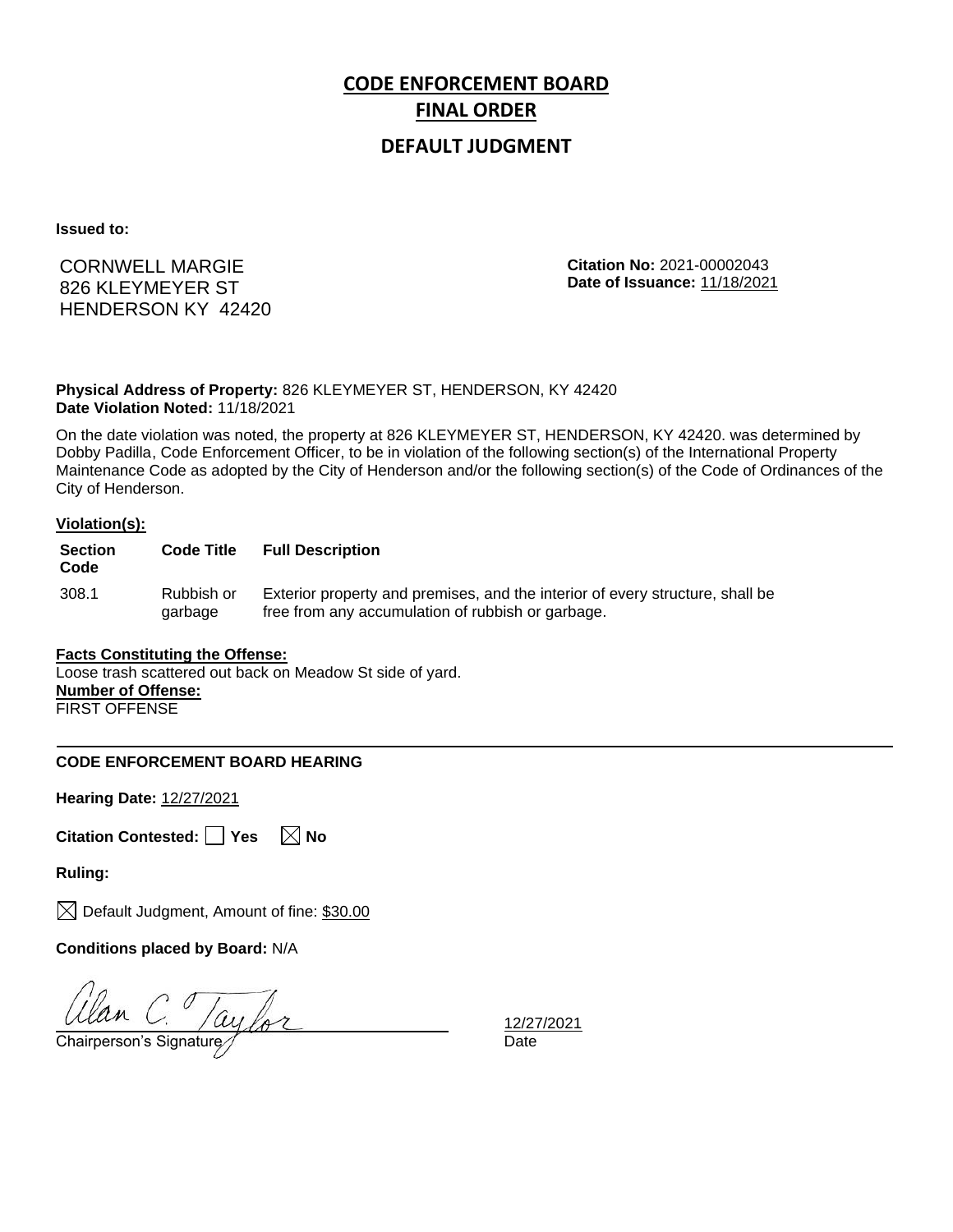## **DEFAULT JUDGMENT**

**Issued to:**

RALEY HILARY L 2257 WENTWORTH HENDERSON KY 42420 **Citation No:** 2021-00002062 **Date of Issuance:** 11/15/2021

### **Physical Address of Property:** 1421 PRINGLE ST, HENDERSON, KY 42420 **Date Violation Noted:** 11/15/2021

On the date violation was noted, the property at 1421 PRINGLE ST, HENDERSON, KY 42420. was determined by Dobby Padilla, Code Enforcement Officer, to be in violation of the following section(s) of the International Property Maintenance Code as adopted by the City of Henderson and/or the following section(s) of the Code of Ordinances of the City of Henderson.

## **Violation(s):**

| <b>Section</b><br>Code | <b>Code Title</b>                           | <b>Full Description</b>                                                                                                                                                                                                                                                                                                                                                                               |
|------------------------|---------------------------------------------|-------------------------------------------------------------------------------------------------------------------------------------------------------------------------------------------------------------------------------------------------------------------------------------------------------------------------------------------------------------------------------------------------------|
| 605.1                  | Electrical<br>equipment                     | Electrical equipment, wiring and appliances shall be properly installed and<br>maintained in a safe and approved manner.                                                                                                                                                                                                                                                                              |
| 604.3                  | Electrical<br>system<br>hazards             | Where it is found that the electrical system in a structure constitutes a hazard<br>to the occupants or the structure by reason of inadequate service, improper<br>fusing, insufficient receptacle and lighting outlets, improper wiring or<br>installation, deterioration or damage, or for similar reasons, the code official<br>shall require the defects to be corrected to eliminate the hazard. |
| 506.1                  | General<br>(Sanitary<br>Drainage<br>System) | Plumbing fixtures shall be properly connected to either a public sewer system<br>or to an approved private sewage disposal system.                                                                                                                                                                                                                                                                    |

### **Facts Constituting the Offense:**

Camper plugged up in back being lived in. **Number of Offense:** FIRST OFFENSE

**CODE ENFORCEMENT BOARD HEARING Hearing Date:** 12/27/2021

**Citation Contested: Yes No**

**Ruling:**

 $\boxtimes$  Default Judgment, Amount of fine: \$375.00

**Conditions placed by Board:** N/A

Chairperson's Signature Manuscription Chairperson's Signature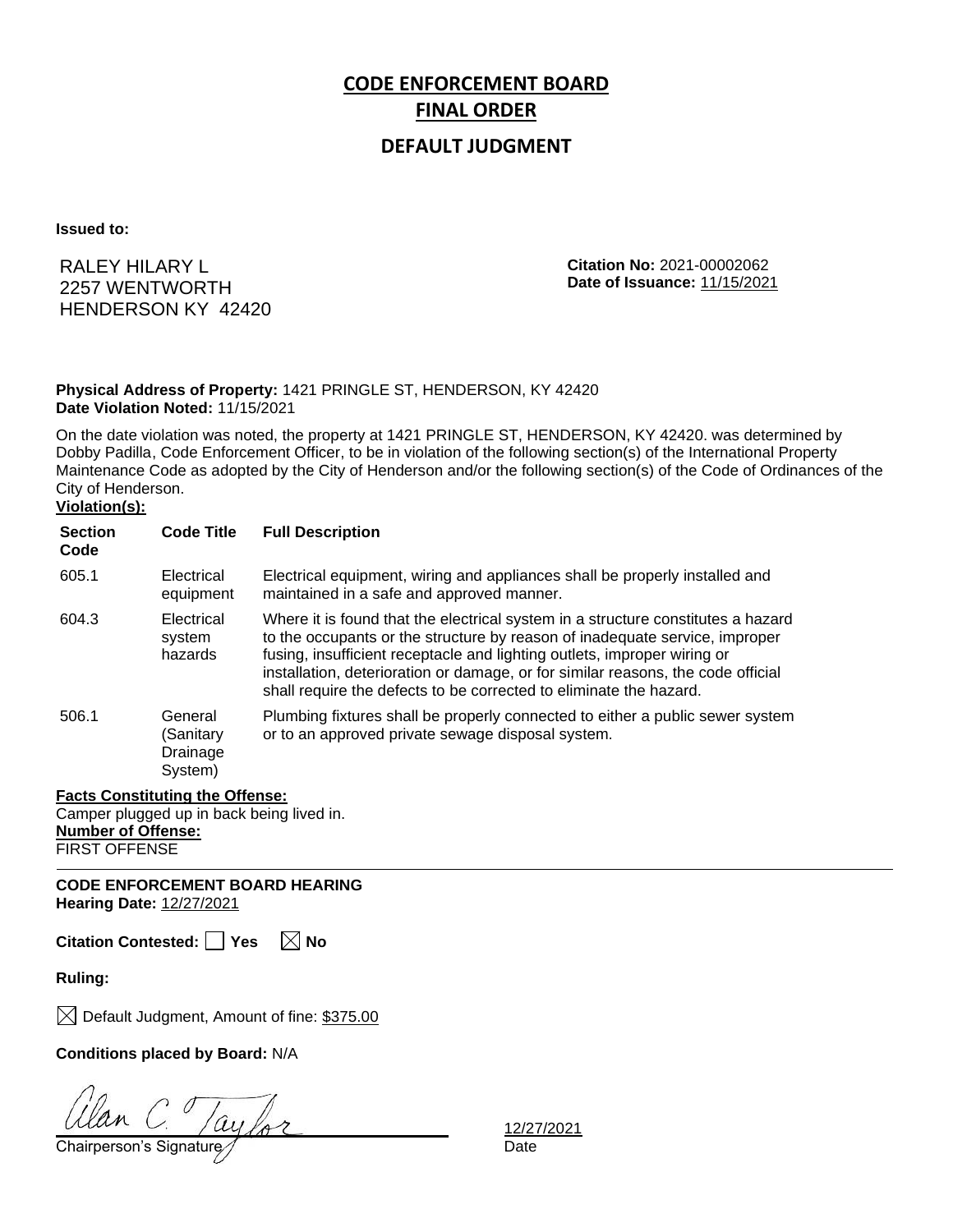## **DEFAULT JUDGMENT**

**Issued to:**

## CHRISTOPHER & MORGAN THOMAS 2110 LOCUST DR HENDERSON KY 42420

**Citation No:** 2021-00002067 **Date of Issuance:** 11/9/2021

### **Physical Address of Property:** 611 SIXTH ST, HENDERSON, KY 42420 **Date Violation Noted:** 11/9/2021

On the date violation was noted, the property at 611 SIXTH ST, HENDERSON, KY 42420. was determined by Dobby Padilla, Code Enforcement Officer, to be in violation of the following section(s) of the International Property Maintenance Code as adopted by the City of Henderson and/or the following section(s) of the Code of Ordinances of the City of Henderson.

### **Violation(s):**

| <b>Section</b><br>Code | <b>Code Title</b> | <b>Full Description</b>                                                                                                                                                                                                                                                                                                                                                                                                                                                                                                                                                                                                                                     |
|------------------------|-------------------|-------------------------------------------------------------------------------------------------------------------------------------------------------------------------------------------------------------------------------------------------------------------------------------------------------------------------------------------------------------------------------------------------------------------------------------------------------------------------------------------------------------------------------------------------------------------------------------------------------------------------------------------------------------|
| $15 - 1$               | Clutter           | No resident shall allow materials, described as "clutter," to be stored on their<br>property. The City of Henderson defines "clutter" as any of the following: an<br>accumulation of new or salvaged construction materials, salvaged metal,<br>aluminum, plastic products, wooden or plastic pallets, tools (working or<br>nonworking), auto parts, furniture (in disrepair), appliances, televisions,<br>broken toys, inoperable lawn mowers, motorcycles or all terrain vehicles,<br>shopping carts, bicycles in disrepair or scattered around on the subject<br>property, or any other like materials accumulated in a disorderly, unsightly<br>manner. |

#### **Facts Constituting the Offense:**

Couch sitting out front **Number of Offense:** SECOND OFFENSE

### **CODE ENFORCEMENT BOARD HEARING**

**Hearing Date:** 12/27/2021

**Citation Contested:** □ Yes  $\ \ \mathbb{\times}$  No

**Ruling:**

 $\boxtimes$  Default Judgment, Amount of fine: \$60.00

**Conditions placed by Board:** N/A

Chairperson's Signature *Date* Date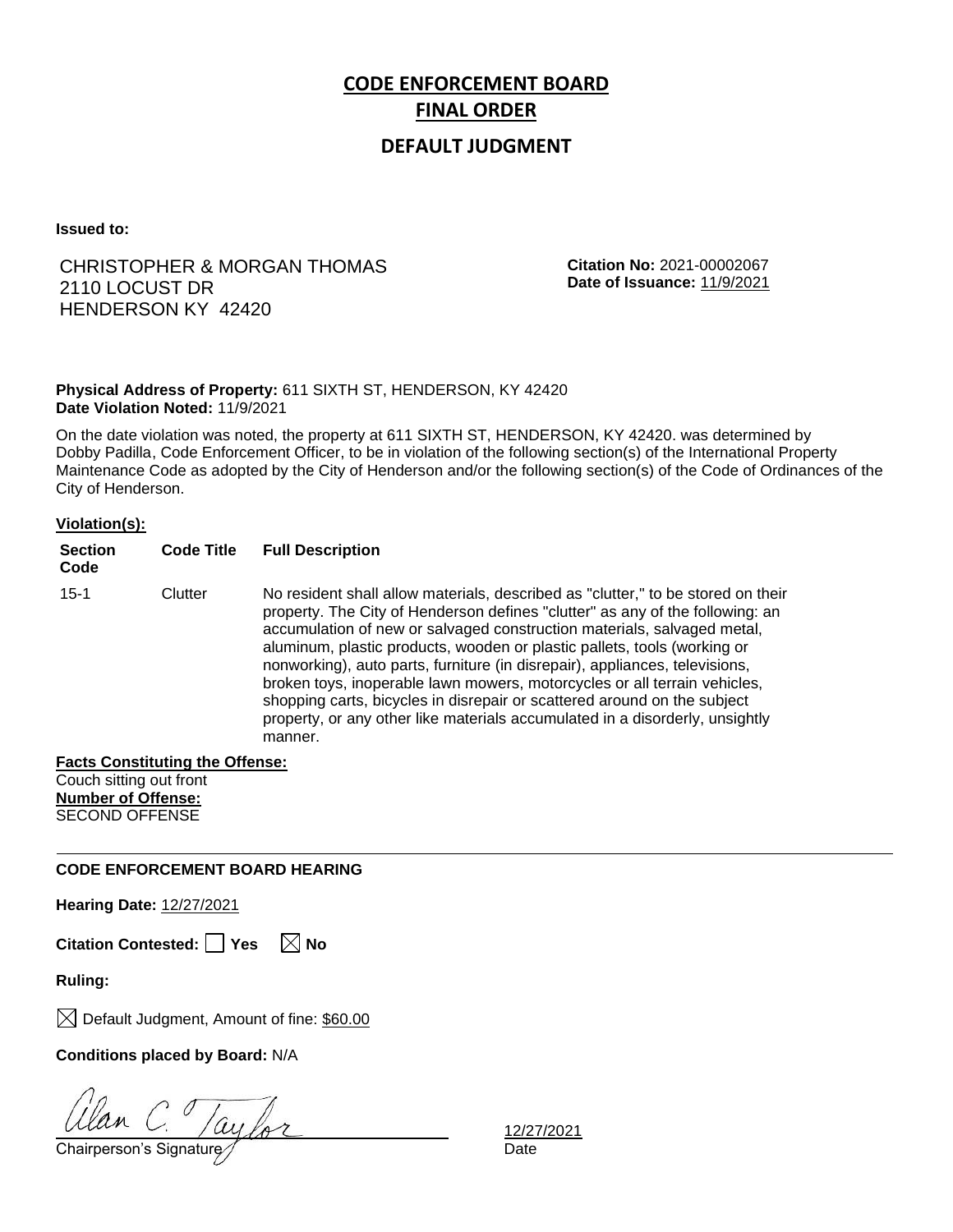## **DEFAULT JUDGMENT**

**Issued to:**

## J& A PROPERTIES & SERVICES LLC 1418 DYLAN CIRCLE HENDERSON KY 42420

**Citation No:** 2021-00002068 **Date of Issuance:** 11/9/2021

### **Physical Address of Property:** 634 FIFTH ST, HENDERSON, KY 42420 **Date Violation Noted:** 11/9/2021

On the date violation was noted, the property at 634 FIFTH ST, HENDERSON, KY 42420. was determined by Dobby Padilla, Code Enforcement Officer, to be in violation of the following section(s) of the International Property Maintenance Code as adopted by the City of Henderson and/or the following section(s) of the Code of Ordinances of the City of Henderson.

### **Violation(s):**

| <b>Section</b><br>Code | <b>Code Title</b> | <b>Full Description</b>                                                                                                                                                                                                                                                                                                                                                                                                                                                                                                                                                                                                                                     |
|------------------------|-------------------|-------------------------------------------------------------------------------------------------------------------------------------------------------------------------------------------------------------------------------------------------------------------------------------------------------------------------------------------------------------------------------------------------------------------------------------------------------------------------------------------------------------------------------------------------------------------------------------------------------------------------------------------------------------|
| $15 - 1$               | Clutter           | No resident shall allow materials, described as "clutter," to be stored on their<br>property. The City of Henderson defines "clutter" as any of the following: an<br>accumulation of new or salvaged construction materials, salvaged metal,<br>aluminum, plastic products, wooden or plastic pallets, tools (working or<br>nonworking), auto parts, furniture (in disrepair), appliances, televisions,<br>broken toys, inoperable lawn mowers, motorcycles or all terrain vehicles,<br>shopping carts, bicycles in disrepair or scattered around on the subject<br>property, or any other like materials accumulated in a disorderly, unsightly<br>manner. |

#### **Facts Constituting the Offense:**

Furniture out back by alley **Number of Offense:** SECOND OFFENSE

### **CODE ENFORCEMENT BOARD HEARING**

**Hearing Date:** 12/27/2021

**Citation Contested:** □ Yes  $\ \ \mathbb{\times}$  No

**Ruling:**

 $\boxtimes$  Default Judgment, Amount of fine: \$60.00

**Conditions placed by Board:** N/A

Chairperson's Signature *Date* Date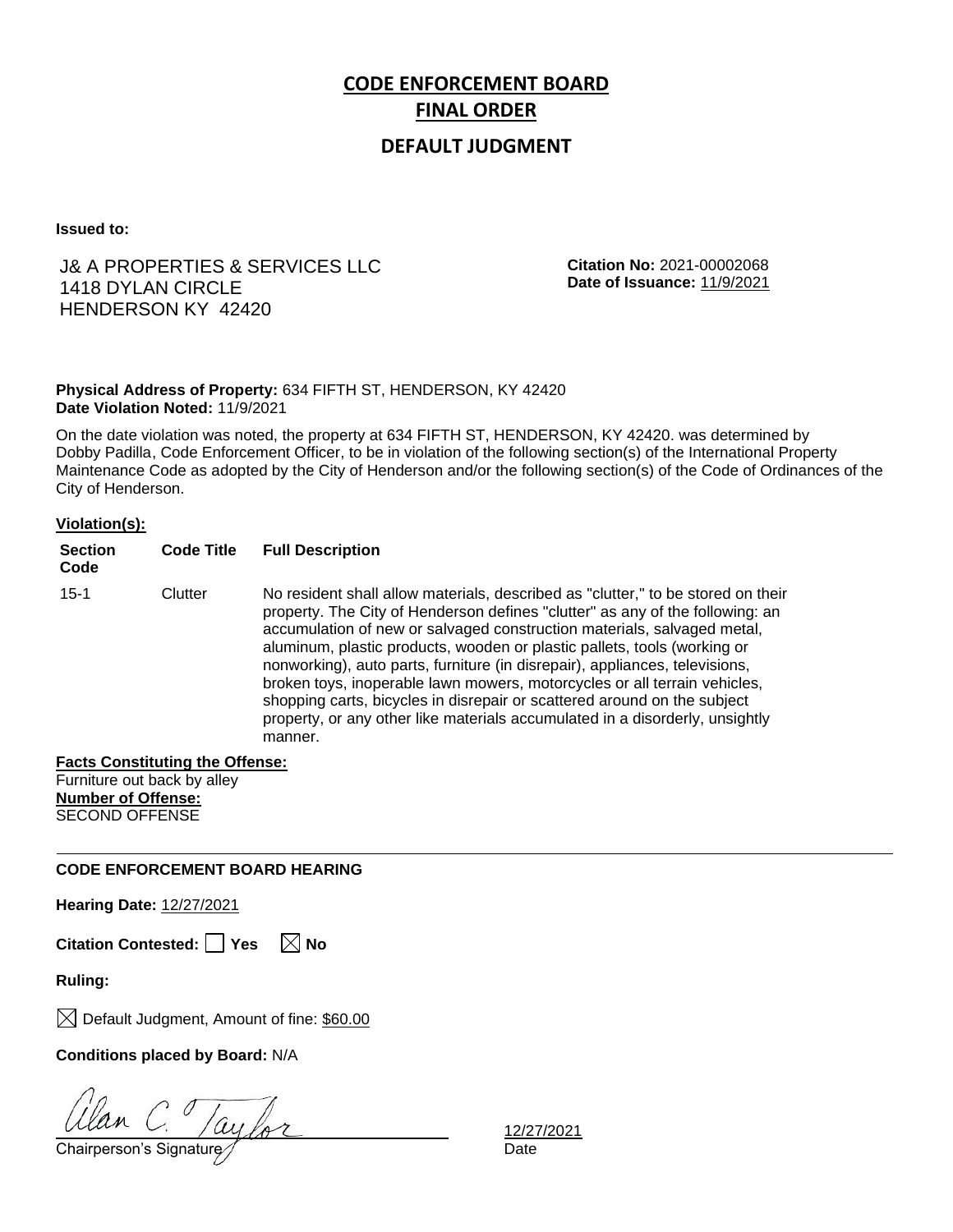## **DEFAULT JUDGMENT**

**Issued to:**

FOR RENT LLC 1271 HUNTSPOINT WAY HENDERSON KY 42420

**Citation No:** 2021-00002069 **Date of Issuance:** 11/9/2021

**Physical Address of Property:** 1113 LOEB ST, HENDERSON, KY 42420 **Date Violation Noted:** 11/9/2021

On the date violation was noted, the property at 1113 LOEB ST, HENDERSON, KY 42420. was determined by Dobby Padilla, Code Enforcement Officer, to be in violation of the following section(s) of the International Property Maintenance Code as adopted by the City of Henderson and/or the following section(s) of the Code of Ordinances of the City of Henderson.

#### **Violation(s):**

| <b>Section</b><br>Code | <b>Code Title</b>       | <b>Full Description</b>                                                                                                                                                                                                                                                                                                                                                                                                                   |
|------------------------|-------------------------|-------------------------------------------------------------------------------------------------------------------------------------------------------------------------------------------------------------------------------------------------------------------------------------------------------------------------------------------------------------------------------------------------------------------------------------------|
| 304.6                  |                         | Exterior walls Exterior walls shall be free from holes, breaks, and loose or rotting materials;<br>and maintained weatherproof and properly surface coated where required to<br>prevent deterioration.                                                                                                                                                                                                                                    |
| 304.2                  | Protective<br>treatment | Exterior surfaces, including by not limited to, doors, door and window frames,<br>cornices, porches, trim, balconies, decks and fences, shall be maintained in<br>good condition. Exterior wood surfaces, other than decay-resistant woods,<br>shall be protected from the elements and decay by painting or other<br>protective covering or treatment. Peeling, flaking and chipped paint shall be<br>eliminated and surfaces repainted. |

#### **Facts Constituting the Offense:** Siding not on house. **Number of Offense:**

SECOND OFFENSE

**CODE ENFORCEMENT BOARD HEARING**

**Hearing Date:** 12/27/2021

**Citation Contested:** □ Yes  $\ \ \mathbb{\times}$  No

**Ruling:**

 $\boxtimes$  Default Judgment, Amount of fine: \$300.00

**Conditions placed by Board:** N/A

 $\frac{d}{d}$ C.  $\frac{1}{d}$   $\frac{1}{d}$   $\frac{1}{d}$   $\frac{1}{d}$   $\frac{1}{d}$   $\frac{1}{d}$   $\frac{1}{d}$   $\frac{1}{d}$   $\frac{1}{d}$   $\frac{1}{d}$   $\frac{1}{d}$   $\frac{1}{d}$   $\frac{1}{d}$   $\frac{1}{d}$   $\frac{1}{d}$   $\frac{1}{d}$   $\frac{1}{d}$   $\frac{1}{d}$   $\frac{1}{d}$   $\frac{1}{d}$   $\frac{1}{d}$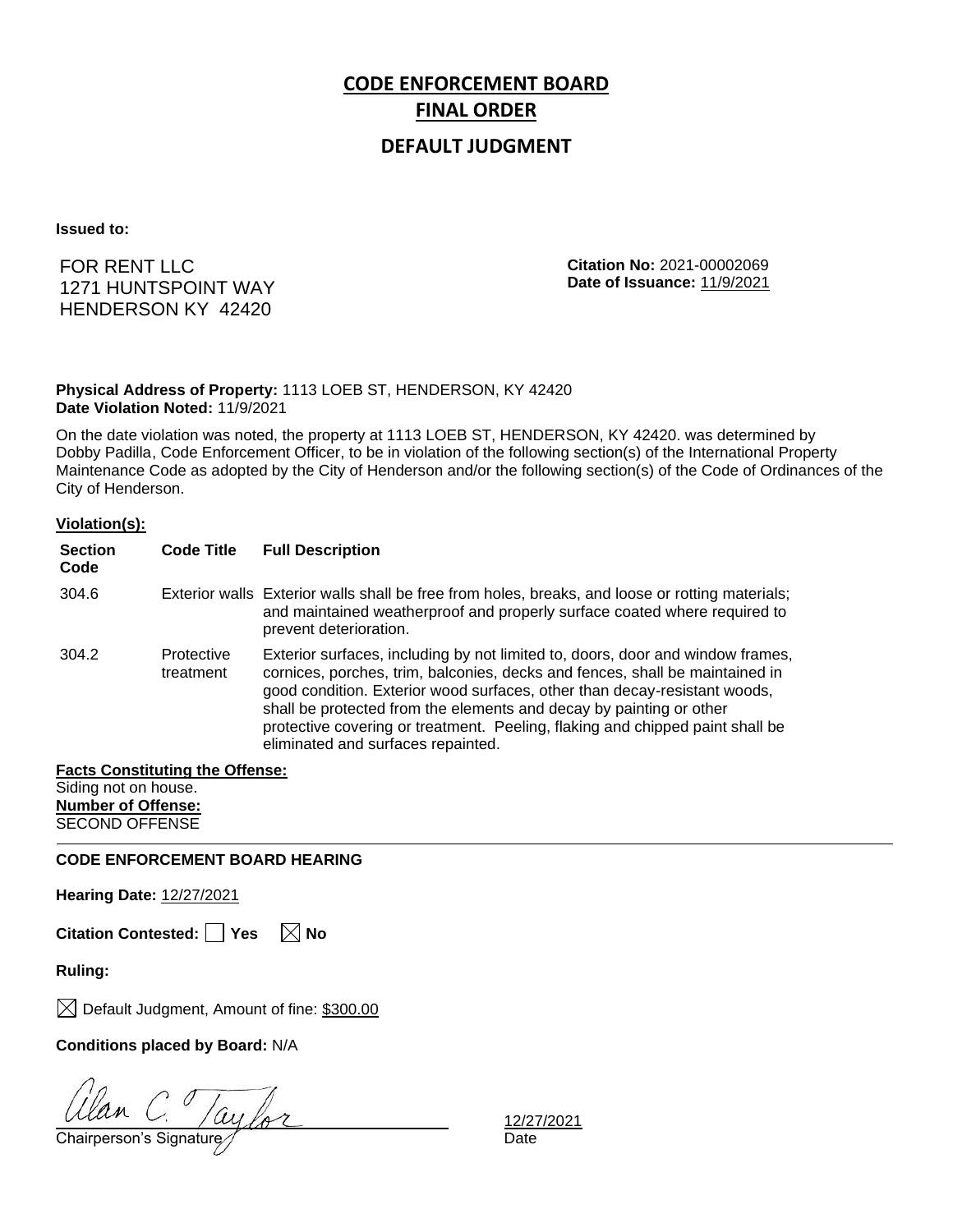## **DEFAULT JUDGMENT**

**Issued to:**

SINDY DUFRENE 18822 ATASEA HUMBLE TX 77346 **Citation No:** 2021-00002072 **Date of Issuance:** 11/22/2021

### **Physical Address of Property:** 1205 YOUNG ST, HENDERSON, KY 42420 **Date Violation Noted:** 11/22/2021

On the date violation was noted, the property at 1205 YOUNG ST, HENDERSON, KY 42420. was determined by Dobby Padilla, Code Enforcement Officer, to be in violation of the following section(s) of the International Property Maintenance Code as adopted by the City of Henderson and/or the following section(s) of the Code of Ordinances of the City of Henderson.

#### **Violation(s):**

| <b>Section</b><br>Code | <b>Code Title</b> | <b>Full Description</b>                                                                                                                                                                                                                                                                                                                                                                                                                                                                                                                                                                                                                                     |
|------------------------|-------------------|-------------------------------------------------------------------------------------------------------------------------------------------------------------------------------------------------------------------------------------------------------------------------------------------------------------------------------------------------------------------------------------------------------------------------------------------------------------------------------------------------------------------------------------------------------------------------------------------------------------------------------------------------------------|
| $15 - 1$               | Clutter           | No resident shall allow materials, described as "clutter," to be stored on their<br>property. The City of Henderson defines "clutter" as any of the following: an<br>accumulation of new or salvaged construction materials, salvaged metal,<br>aluminum, plastic products, wooden or plastic pallets, tools (working or<br>nonworking), auto parts, furniture (in disrepair), appliances, televisions,<br>broken toys, inoperable lawn mowers, motorcycles or all terrain vehicles,<br>shopping carts, bicycles in disrepair or scattered around on the subject<br>property, or any other like materials accumulated in a disorderly, unsightly<br>manner. |

### **Facts Constituting the Offense:**

Tires piled up in back and tarp **Number of Offense:** FIRST OFFENSE

### **CODE ENFORCEMENT BOARD HEARING**

**Hearing Date:** 12/27/2021

**Citation Contested:** □ Yes  $\ \ \mathbb{\times}$  No

**Ruling:**

 $\boxtimes$  Default Judgment, Amount of fine: \$30.00

**Conditions placed by Board:** N/A

Chairperson's Signature *Date* Date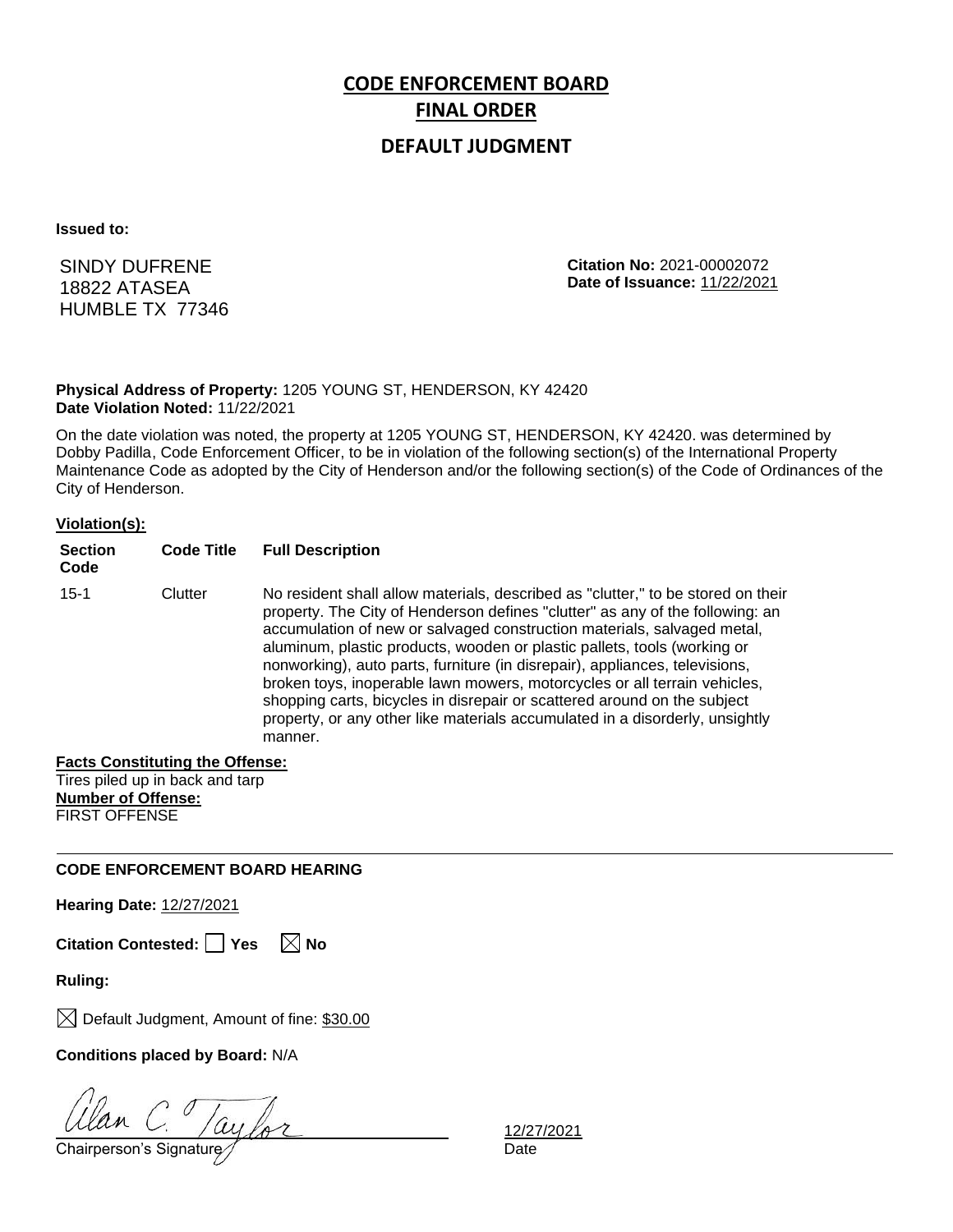## **DEFAULT JUDGMENT**

**Issued to:**

## CARTER MATTHEW O 2527 REDBIRD LN HENDERSON KY 42420

**Citation No:** 2021-00002082 **Date of Issuance:** 11/22/2021

**Physical Address of Property:** 2527 RED BIRD LN, HENDERSON, KY 42420 **Date Violation Noted:** 11/22/2021

On the date violation was noted, the property at 2527 RED BIRD LN, HENDERSON, KY 42420. was determined by Dobby Padilla, Code Enforcement Officer, to be in violation of the following section(s) of the International Property Maintenance Code as adopted by the City of Henderson and/or the following section(s) of the Code of Ordinances of the City of Henderson.

#### **Violation(s):**

| <b>Section</b><br>Code | <b>Code Title</b> | <b>Full Description</b>                                                                                                                                |
|------------------------|-------------------|--------------------------------------------------------------------------------------------------------------------------------------------------------|
| 302.4                  | Weeds             | Premises and exterior property shall be maintained free from weeds or plant<br>growth in excess of ten (10) inches. Noxious weeds shall be prohibited. |

### **Facts Constituting the Offense:**

Tall grass and overgrowth in back yard. **Number of Offense:** FIRST OFFENSE

### **CODE ENFORCEMENT BOARD HEARING**

**Hearing Date:** 12/27/2021

|  | Citation Contested: Yes |  |  | $\boxtimes$ No |  |
|--|-------------------------|--|--|----------------|--|
|--|-------------------------|--|--|----------------|--|

**Ruling:**

 $\boxtimes$  Default Judgment, Amount of fine: \$30.00

**Conditions placed by Board:** N/A

Ulan C. /aylor

12/27/2021<br>Date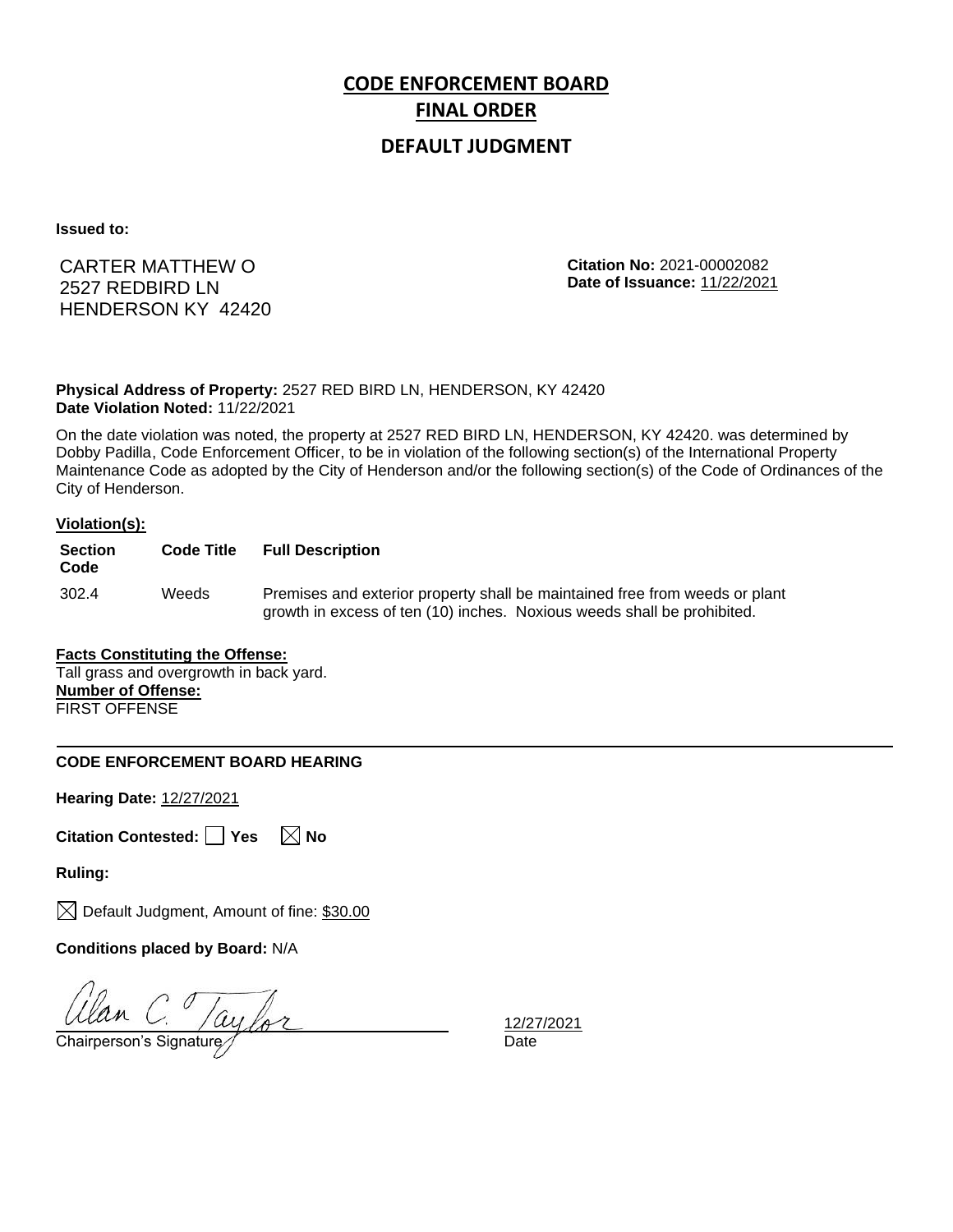## **DEFAULT JUDGMENT**

**Issued to:**

## BUCHANAN BILLY FRANK 1209 HELM ST HENDERSON KY 42420

**Citation No:** 2021-00002110 **Date of Issuance:** 12/1/2021

**Physical Address of Property:** 1209 HELM ST, HENDERSON, KY 42420 **Date Violation Noted:** 12/1/2021

On the date violation was noted, the property at 1209 HELM ST, HENDERSON, KY 42420. was determined by Dobby Padilla, Code Enforcement Officer, to be in violation of the following section(s) of the International Property Maintenance Code as adopted by the City of Henderson and/or the following section(s) of the Code of Ordinances of the City of Henderson.

#### **Violation(s):**

| <b>Section</b><br>Code | <b>Code Title</b>         | <b>Full Description</b>                                                                                                                                                                                         |
|------------------------|---------------------------|-----------------------------------------------------------------------------------------------------------------------------------------------------------------------------------------------------------------|
| 302.9                  | Defacement<br>of property | No person shall willfully or wantonly damage, mutilate or deface any exterior<br>surface of any structure or building on any private or public property by<br>placing thereon any marking, carving or graffiti. |

### **Facts Constituting the Offense:** Graffiti on building by alley.

**Number of Offense:** FIRST OFFENSE

### **CODE ENFORCEMENT BOARD HEARING**

**Hearing Date:** 12/27/2021

**Citation Contested:** □ Yes  $\ \ \boxed{\times}$  No

**Ruling:**

 $\boxtimes$  Default Judgment, Amount of fine: \$30.00

**Conditions placed by Board:** N/A

 $\frac{Ulan}{C}$   $\frac{Vay}{C}$   $\frac{12/27}{D}$   $\frac{12/27}{D}$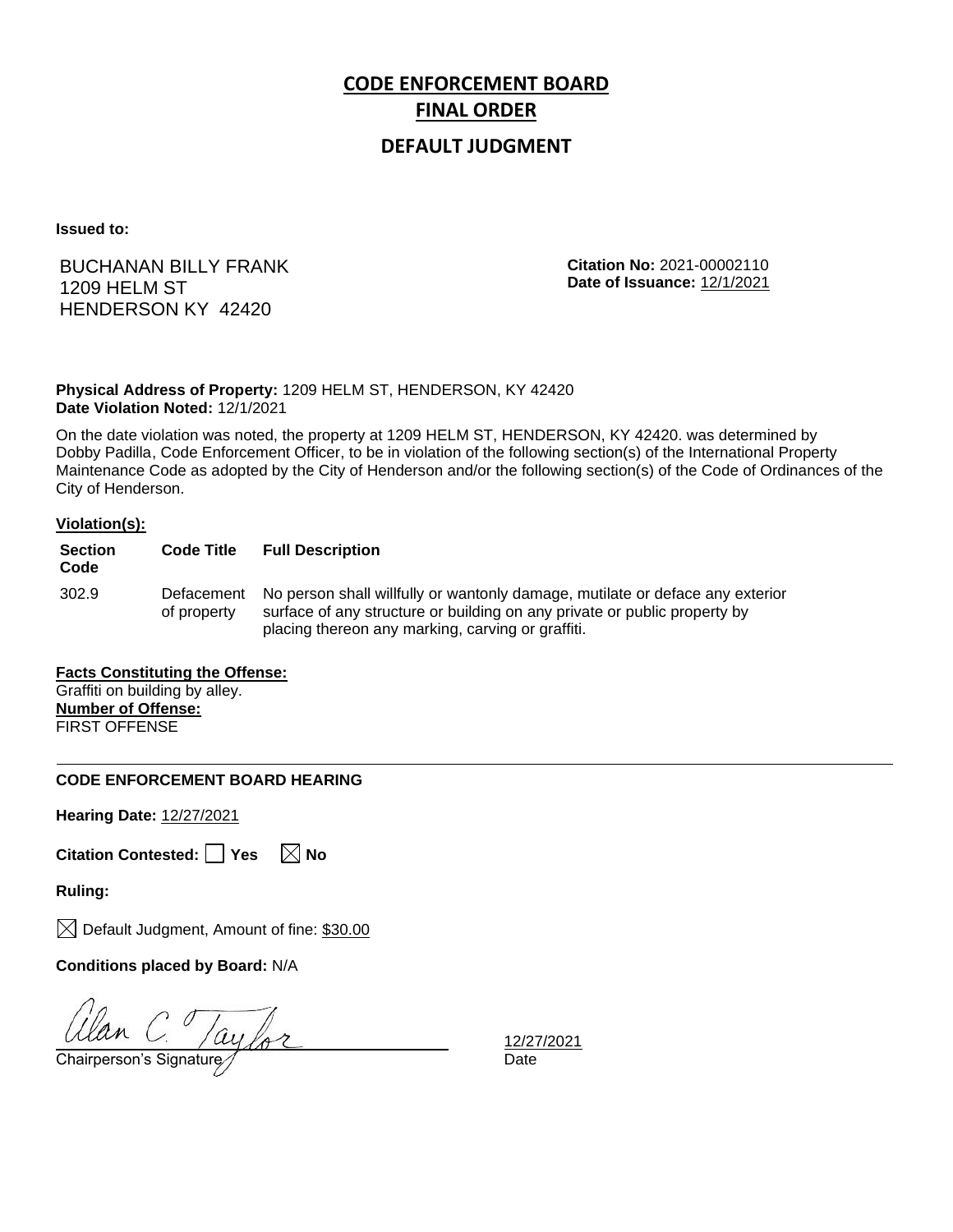## **DEFAULT JUDGMENT**

**Issued to:**

## MARSHALL & LADREANNA CHAMBERS 4018 DEEPWOOD DR HENDERSON KY 42420

**Citation No:** 2021-00002116 **Date of Issuance:** 12/1/2021

### **Physical Address of Property:** 127 S HOLLOWAY ST, HENDERSON, KY 42420 **Date Violation Noted:** 12/1/2021

On the date violation was noted, the property at 127 S HOLLOWAY ST, HENDERSON, KY 42420. was determined by Dobby Padilla, Code Enforcement Officer, to be in violation of the following section(s) of the International Property Maintenance Code as adopted by the City of Henderson and/or the following section(s) of the Code of Ordinances of the City of Henderson.

### **Violation(s):**

| <b>Section</b><br>Code | <b>Code Title</b> | <b>Full Description</b>                                                                                                                                                                                                                                                                                                                                                                                                                                                                                                                                                                                                                                     |
|------------------------|-------------------|-------------------------------------------------------------------------------------------------------------------------------------------------------------------------------------------------------------------------------------------------------------------------------------------------------------------------------------------------------------------------------------------------------------------------------------------------------------------------------------------------------------------------------------------------------------------------------------------------------------------------------------------------------------|
| $15 - 1$               | Clutter           | No resident shall allow materials, described as "clutter," to be stored on their<br>property. The City of Henderson defines "clutter" as any of the following: an<br>accumulation of new or salvaged construction materials, salvaged metal,<br>aluminum, plastic products, wooden or plastic pallets, tools (working or<br>nonworking), auto parts, furniture (in disrepair), appliances, televisions,<br>broken toys, inoperable lawn mowers, motorcycles or all terrain vehicles,<br>shopping carts, bicycles in disrepair or scattered around on the subject<br>property, or any other like materials accumulated in a disorderly, unsightly<br>manner. |

**Facts Constituting the Offense:**

**Mattress Number of Offense:** FIRST OFFENSE

### **CODE ENFORCEMENT BOARD HEARING**

**Hearing Date:** 12/27/2021

**Citation Contested:** □ Yes  $\ \ \mathbb{\times}$  No

**Ruling:**

 $\boxtimes$  Default Judgment, Amount of fine: \$30.00

**Conditions placed by Board:** N/A

Chairperson's Signature *Date* Date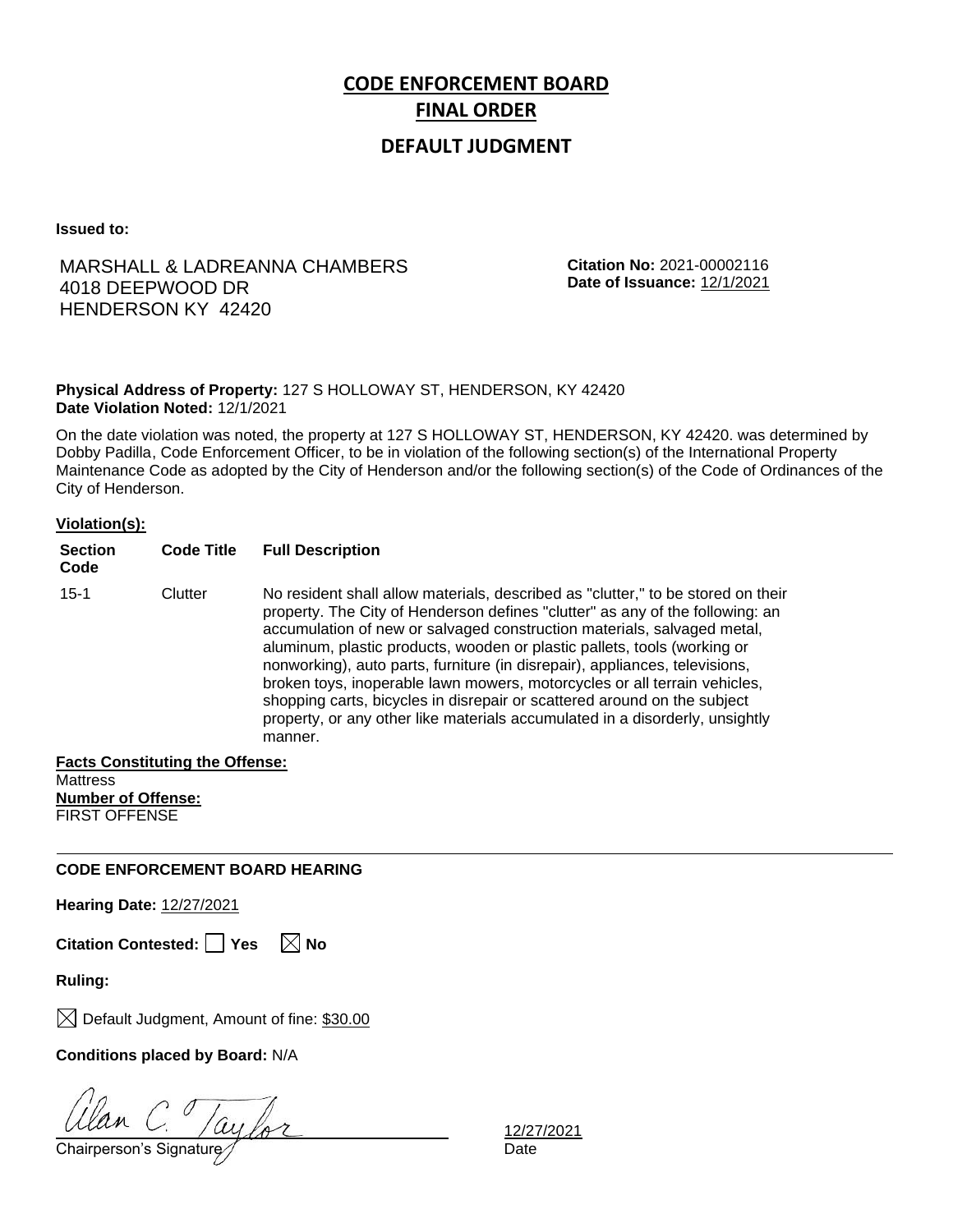## **DEFAULT JUDGMENT**

**Issued to:**

SCOTT A BLEVINS 4608 SAINT ANDREWS DR MIDLAND TX 79707

**Citation No:** 2021-00002125 **Date of Issuance:** 11/19/2021

### **Physical Address of Property:** 33 S HOLLOWAY ST, HENDERSON, KY 42420 **Date Violation Noted:** 11/19/2021

On the date violation was noted, the property at 33 S HOLLOWAY ST, HENDERSON, KY 42420. was determined by Dobby Padilla, Code Enforcement Officer, to be in violation of the following section(s) of the International Property Maintenance Code as adopted by the City of Henderson and/or the following section(s) of the Code of Ordinances of the City of Henderson.

### **Violation(s):**

| <b>Section</b><br>Code | <b>Code Title</b>                  | <b>Full Description</b>                                                                                                                                                                                                                                                                                                                                                                                                                                                                                                                                                                                                                                                                                                                                                                      |
|------------------------|------------------------------------|----------------------------------------------------------------------------------------------------------------------------------------------------------------------------------------------------------------------------------------------------------------------------------------------------------------------------------------------------------------------------------------------------------------------------------------------------------------------------------------------------------------------------------------------------------------------------------------------------------------------------------------------------------------------------------------------------------------------------------------------------------------------------------------------|
| 108.2                  | Closing of<br>vacant<br>structures | If the structure is vacant and unfit for human habitation and occupancy, and<br>is not in danger of structural collapse, the code official is authorized to post a<br>placard of condemnation on the premises and order the structure closed up<br>so as not to be an attractive nuisance. Upon failure of the owner or owner's<br>authorized agent to close up the premises within the time specified in the<br>order, the code official shall cause the premises to be closed and secured<br>through any available public agency or by contract or arrangement by private<br>persons and the cost thereof shall be charged against the real estate upon<br>which the structure is located and shall be a lien upon such real estate and<br>shall be collected by any other legal resource. |

## **Facts Constituting the Offense:**

Side door open. **Number of Offense:** FIRST OFFENSE

### **CODE ENFORCEMENT BOARD HEARING**

**Hearing Date:** 12/27/2021 **Citation Contested:** Pes  $\boxtimes$  No

**Ruling:**

 $\boxtimes$  Default Judgment, Amount of fine: \$125.00

**Conditions placed by Board:** N/A

Chairperson's Signature *Date* Date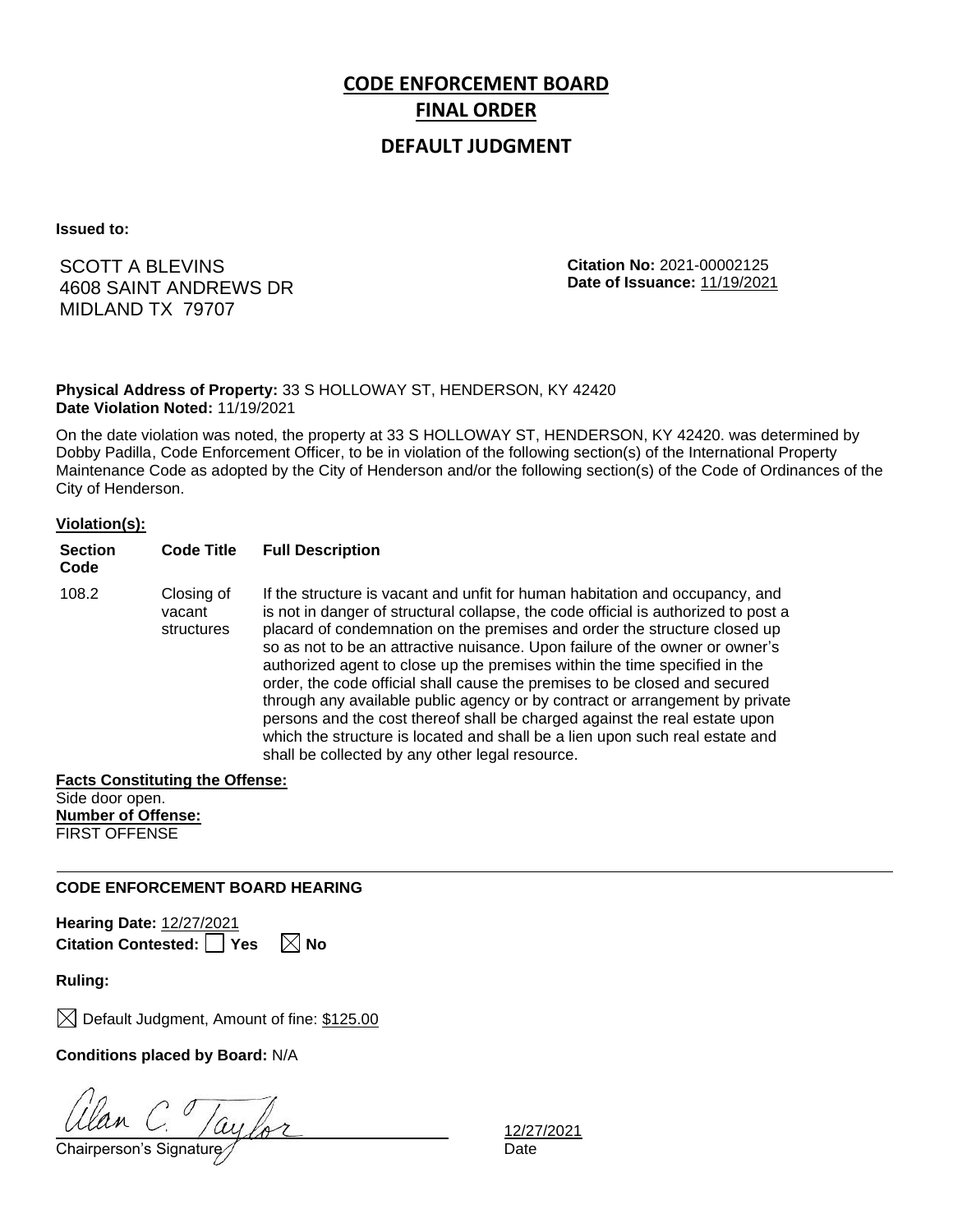## **DEFAULT JUDGMENT**

**Issued to:**

SKINNER WILLIAM A 1104 POWELL ST HENDERSON KY 42420 **Citation No:** 2021-00002132 **Date of Issuance:** 12/3/2021

**Physical Address of Property:** 1134 POWELL ST, HENDERSON, KY 42420 **Date Violation Noted:** 12/3/2021

On the date violation was noted, the property at 1134 POWELL ST, HENDERSON, KY 42420. was determined by Dobby Padilla, Code Enforcement Officer, to be in violation of the following section(s) of the International Property Maintenance Code as adopted by the City of Henderson and/or the following section(s) of the Code of Ordinances of the City of Henderson.

#### **Violation(s):**

| <b>Section</b><br>Code | <b>Code Title</b>         | <b>Full Description</b>                                                                                                                                                                                         |
|------------------------|---------------------------|-----------------------------------------------------------------------------------------------------------------------------------------------------------------------------------------------------------------|
| 302.9                  | Defacement<br>of property | No person shall willfully or wantonly damage, mutilate or deface any exterior<br>surface of any structure or building on any private or public property by<br>placing thereon any marking, carving or graffiti. |

#### **Facts Constituting the Offense:** Graffiti on back of garage left on vacant property. **Number of Offense:**

FIRST OFFENSE

### **CODE ENFORCEMENT BOARD HEARING**

**Hearing Date:** 12/27/2021

**Citation Contested:** □ Yes  $\ \ \boxed{\times}$  No

**Ruling:**

 $\boxtimes$  Default Judgment, Amount of fine: \$30.00

**Conditions placed by Board:** N/A

 $\frac{Ulan}{C}$   $\frac{Vay}{C}$   $\frac{12/27}{D}$   $\frac{12/27}{D}$